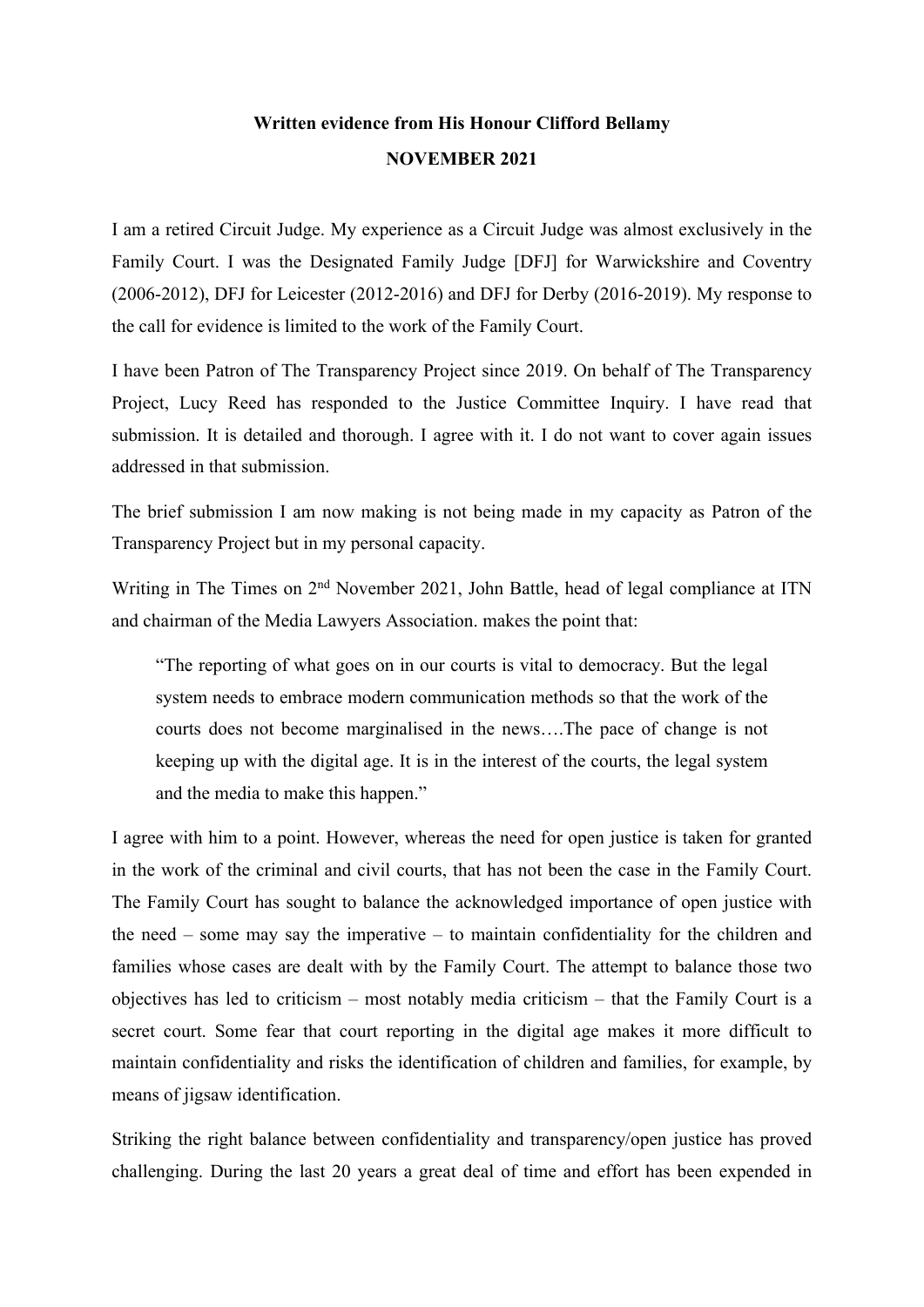trying to open up the Family Court but the seeming imperative to maintain confidentiality at all costs has acted as a drag on progress. As the President of the Family Division, Sir Andrew McFarlane, notes in his recently published report 'Confidence and Confidentiality: Transparency in the Family Courts' (published 28 October 2021) "the pace of change has been glacial". He goes on to acknowledge that

"…there is a significant and important public interest in our society having and maintaining confidence in the work of the family court."

In consequence, he says that he has reached the clear view that,

"there needs to be a major shift in culture and process to increase the transparency of the system in a number of respects."

If implemented – and there is no reason to believe that they will not be implemented – the proposals set out in the President's report represent a seismic shift in the balance between confidentiality and transparency in the work of the Family Court.

In March 2020 my book, *The 'Secret Family Court – Fact or Fiction?<sup>1</sup>* was published. The motivation for writing this book was my concern about the widespread view held by some – particularly by journalists – that the Family Court is a 'Secret Court'.

In this submission I don't intend to deal separately with each of the five bullet points set out in the Justice Commission Inquiry's call for evidence. In my view, so far as concerns the work of the Family Court, my book provides relevant material relating to each of the five bullet points. The book contains two chapters dealing specifically with issues relating to the media including a section relating to the role and impact of social media.

The purpose of my brief submission is to draw the attention of the Justice Committee to the existence and relevance of my book. The members of the committee may find the book useful in its deliberations so far as the work of the Family Court is concerned. They may also find of some interest the evidence I gave to the President's Transparency Review which I have appended to this short paper.<sup>2</sup>

Some of the recommendations set out in the final chapter of my book have been adopted by Sir Andrew in his report including, importantly so far as this inquiry is concerned, my recommendation that there should be a Media Liaison Committee such as that which has <sup>1</sup> Published by Bath Publishing.

<sup>2</sup> https://www.judiciary.uk/wp-content/uploads/2021/02/Transparency-Review.pdf